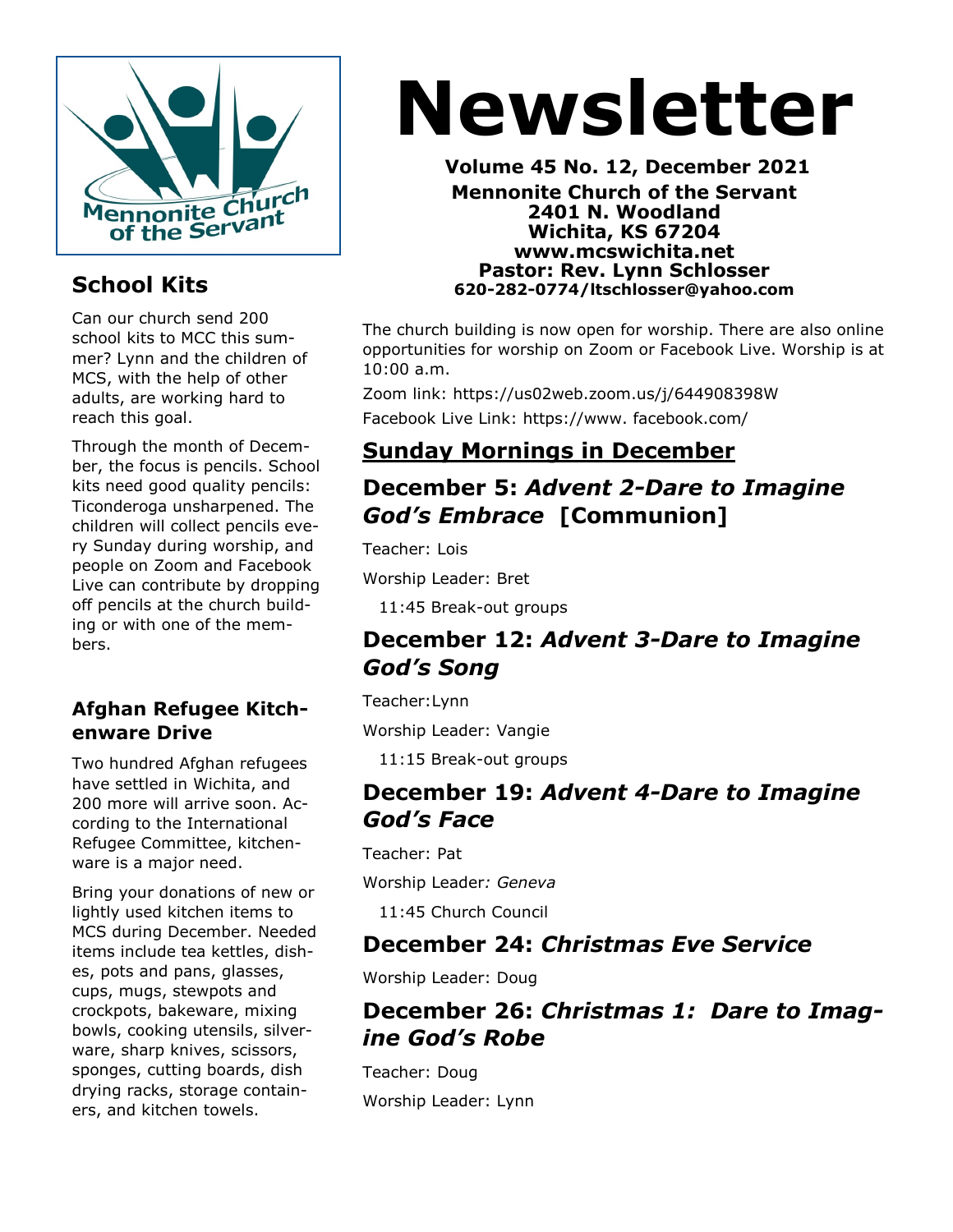#### **Church Women United Christmas Luncheon, December 3, 12 noon at our church**

We have Happy business to discuss and celebrate. All of you women are welcome to join us.

#### **Update on Jennifer Johnson**

Last month when we went to Kansas City to visit Jennifer Johnson, she reminded me to give everyone her address so you can write to her. Her birthday is Dec 8. Please send her a birthday card, so she can feel that she's still connected to our church. Birthdays are a big deal to her. Her address is 5331 Yecker Ave, KC Kansas 66104

Our plan for her birthday was to meet halfway between KC and Wichita, We planned to go shopping and look at Christmas lights. But she had an accident last Sunday. So she won't be traveling. She fell 12 feet. She fractured her back and shattered her right elbow. Her back will heal naturally with the help of a back brace. But the elbow required surgery to put it back together properly. It may take a long time and lots of therapy to heal. But her mental health is good. You may also send her a get well card. And pray for her healing, mentally and physically.

Anyone want to ride along when we go check on her around Christmas time?

- Sally

#### **Five Places of Christmas**,

The annual holiday open house, includes Kauffman Museum and Goerz House on the Bethel College campus, 10 a.m.-4 p.m. No charge for admission. The Bethel College Women's Association (BCWA) is the host at Goerz House, where there will be baked goods and other items for sale. Please plan to wear a face covering indoors and follow all COVID-19 protocols requested by the venue. Other locations: Warkentin House, Harvey County Historical Museum and Carriage Factory Gallery, all in Newton.

#### **Alternative Gifts International**

The objective of this market is to make your Christmas shopping easier and more meaningful. You can get meaningful, handmade, tax-free gifts that support a good cause and avoid the commercialism of the season. It's exciting.

Last week Wichita's 27th annual Alt Gift Market succeeded in raising over \$25,000 for various missions. Some sales are still coming in. We're still open to sales and donations. It's more than we raised last year but much less than previous years. We had 32 international missions, 4 local missions and 2 vendors.

Our church presented "More than a Survivor" the children of Haiti. Poor rural families are often promised by recruiters that their kids will receive the education they can't afford if they turn the kids over to them. Then they never see the kids again. Frequently the kids are sold into prostitution or domestic servitude or put to work in factories. According to UNICEF one in every six girls and one in every 10 boys in Haiti is enslaved by this. Beyond Borders is rescuing these kids and training them to be advocates for themselves and other kids. And help them get the education they deserve. Beyond Boarders has a four star rating, the highest rating the Charity Navigator offers. Thanks to Vangie's beautiful work we raised about \$780 for Beyond Boarders to help the kids.

Church Women United presented two missions about food for the hungry. And Sara Maxwell presented a project helping the Roma kids in Hungary get food and get an education.

Pockets For Change was a vendor. We presented MCC's Dignity Project. We make ecologically sustainable, washable hygiene products for women around the world who don't have access to them. We only raised \$200. Mainly because this project is not high on list of social and political crises like many of the others, even though the need is just as great. We're looking forward to next year.

Thank you

Sally

**Have yourself a honkin' good holiday, December 17 from 4-6 p.m.!** Order your charcuterie box(es)-filled with meats, cheeses, nuts and more—to enjoy in the comfort of your home. Order extra to give as gifts! Suggested donation per box is \$25. We're also collecting items for MCC hygiene kits at this event. Place your order by 5 p.m. on December 9 and pick up at the MCC Central States office in North Newton. Details and order form are on mcc.org. or 316.283.2720.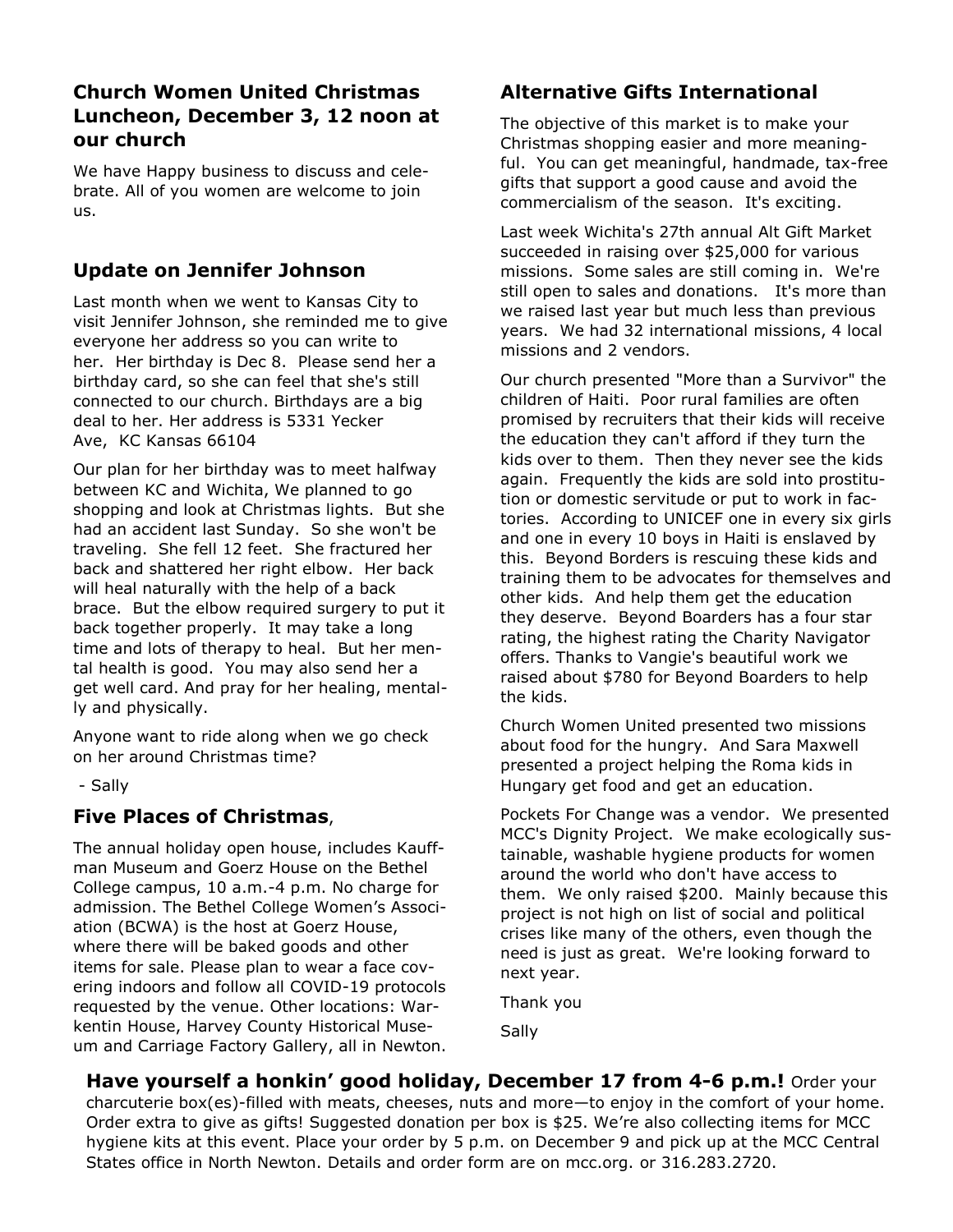# **Mennonite Church of the Servant Financial Narrative As of October 2021**

Г

| 36,573.04      |
|----------------|
|                |
| 163.00         |
| 68.00          |
| 450.00         |
| 37,254.04<br>S |
|                |
| 1,071.70       |
| 618.12         |
| 27,440.00      |
| 8,710.58       |
| 1,327.00       |
| 353.00         |
| 75.00          |
| (39,595.40)    |
| (5,074.48)     |
| 7.415.84       |
|                |

|                                    | <b>Sharing Fund</b> |                |
|------------------------------------|---------------------|----------------|
| Balance at beginning of year       | 938.80<br>\$        |                |
| <b>Contributions from Everence</b> | -                   |                |
| Contributions from members         | 450.00              |                |
| Paid Out                           | (353.00)            |                |
| <b>Balance</b>                     |                     | \$<br>1,035.80 |

|                       | <b>Fund Balances</b>        |             |
|-----------------------|-----------------------------|-------------|
| <b>Building Fund</b>  | 1,483.79<br>\$              |             |
| <b>Sharing Fund</b>   | 1,035.80                    |             |
| Immigration Fund      | 315.00                      |             |
| <b>Operating Fund</b> | 19.900.41                   |             |
| Cash in Bank          |                             | \$22.735.00 |
|                       |                             |             |
|                       | <b>Destinitions</b> Provide |             |

|                      | <b>Building Equit.</b> |           |
|----------------------|------------------------|-----------|
| <b>Building Cost</b> | \$163,034.28           |           |
| Owed to Everence     | (65,982.95)            |           |
| Owed to WDC          | (3,000.39)             |           |
| Equity in Building   |                        | 94.050.94 |